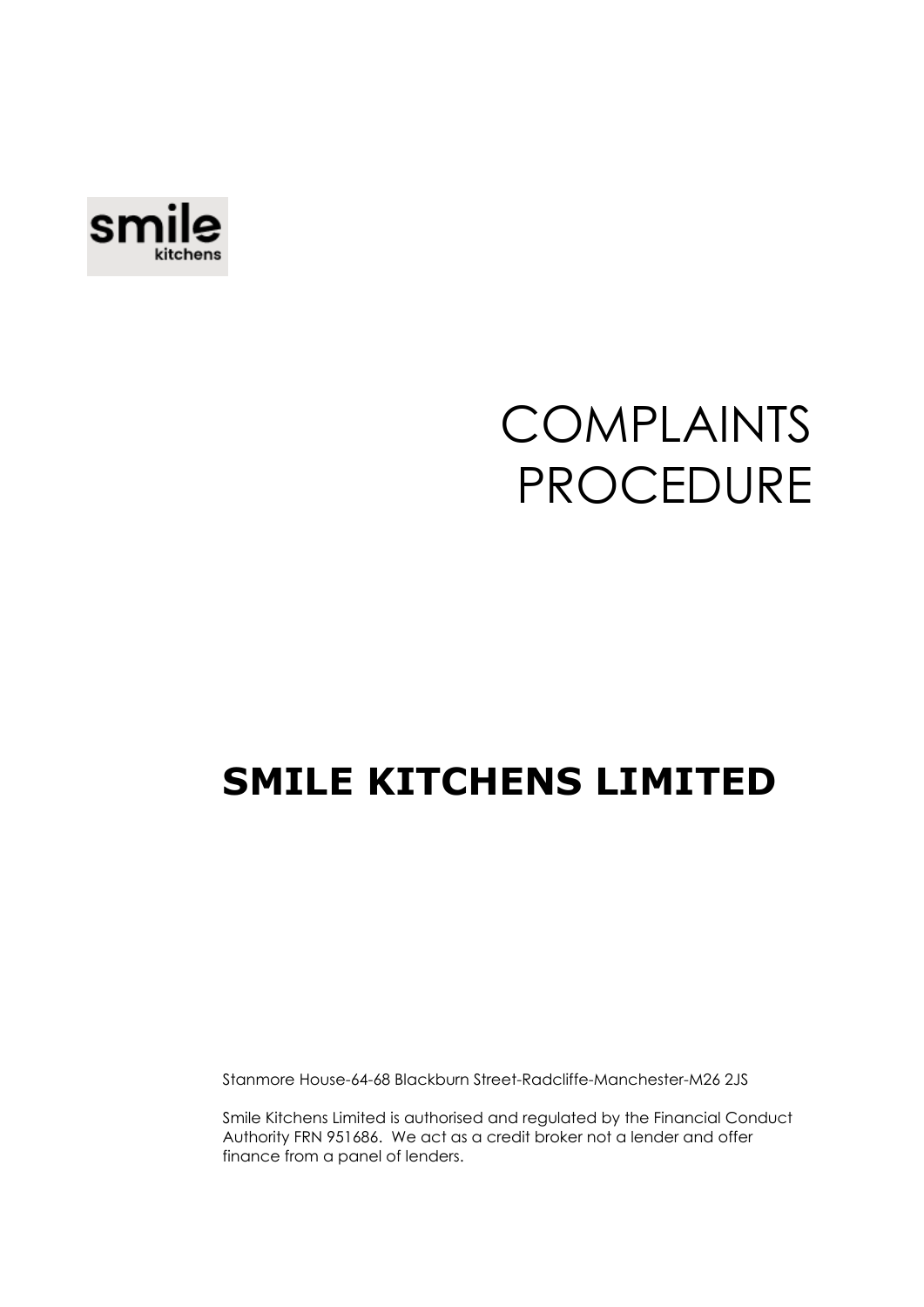## **SMILE KITCHENS LIMITED**

Updated November 2021

Smile Kitchens are committed to providing design services and products of the highest standard. We know that designing and purchasing a new kitchen is a major project and despite our best efforts, sometimes things can go wrong.

If there is something you're not happy with, we'd love the opportunity to put this right.

Get in touch with us via your preferred method and a member of our team will help to resolve your issue. In the first instance of a complaint please contact our Design Team either:

By telephone: 0161 509 1010 *Designers are available to speak with 9.00am to 5.30pm Monday-Friday. Lines are closed on weekends and Bank Holidays.*

By post: Smile Kitchens Complaints Stanmore House 64 - 68 Blackburn Street Radcliffe, Manchester M26 2JS

**Complaints Manager: Triona Hopkinson Telephone: 0161 509 1010 E-mail: [info@smilekitchens.com](mailto:info@smilekitchens.com)**

#### **Our Procedures**

Any complaint verbal or written, including electronically, will be referred to our complaint's manager at the earliest opportunity or to a member of the senior management if the complaints manager is unavailable. We will also

- Record details on the firm's system immediately
- We will not delay your complaint by asking you to write to us about your complaint
- We will acknowledge the complaint in writing promptly
- We will make contact to seek clarification on any points where necessary
- Fully investigate the complaint
- Keep you informed of our progress
- Discuss with you our findings and proposed response
- **Ensure that our firm partners have a compliant complaints procedure and are** communicating with their customer using this
- **•** Provide clear deadlines to respond

You will receive contact from us advising on progress if we cannot respond immediately. We will let you have our final response as soon as possible and not later than eight weeks.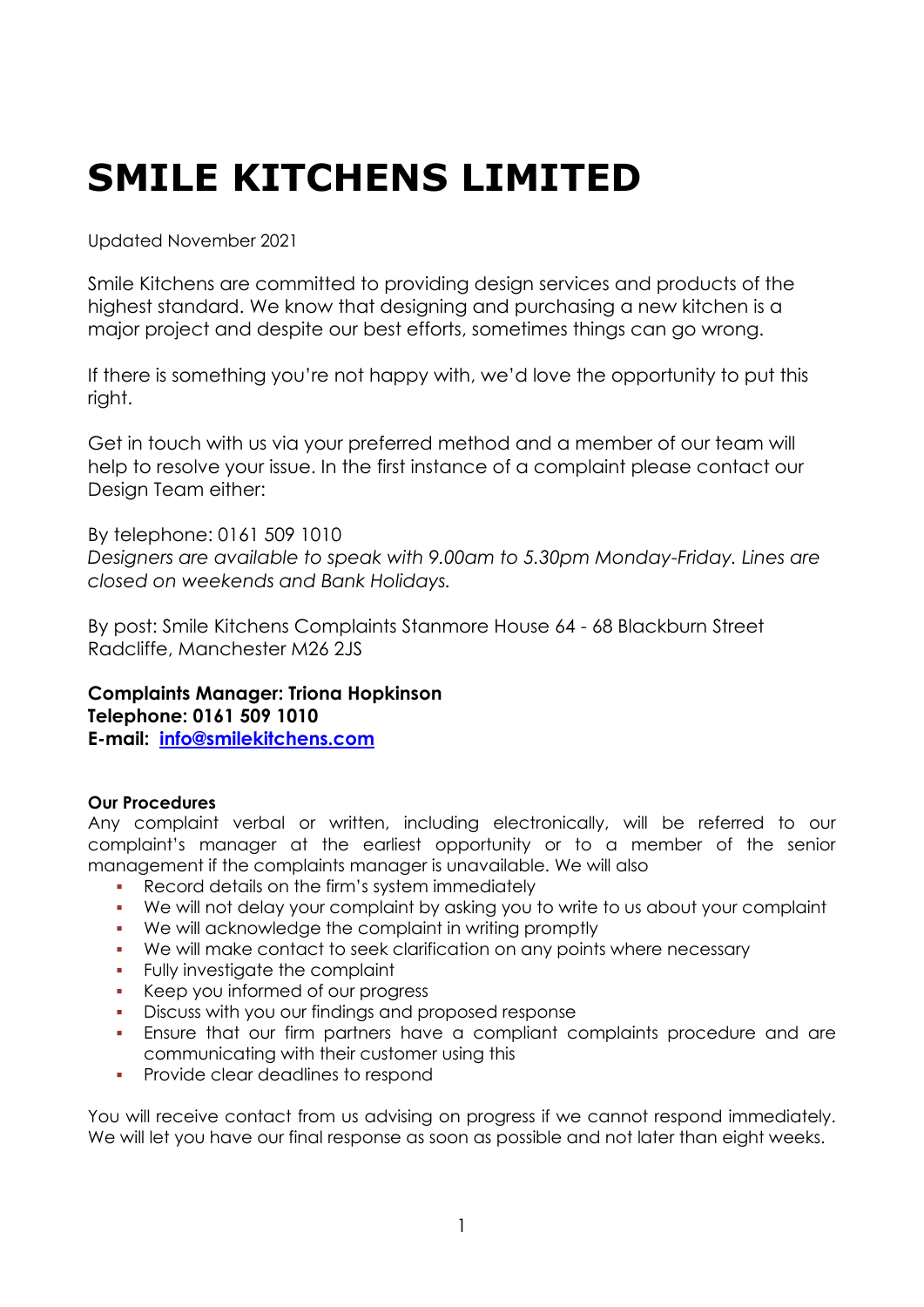#### **Smile Kitchens Limited**

Customers may express dissatisfaction to **us** about our products and services. We will need to establish whether or not the complaint relates to the information given, the firm or the service and installation. If unclear, this must not delay investigation and we will proceed with our own investigation. The complaints manager will review this matter and take the complaint to the firm for them to investigate and provide a written explanation and any supporting information. This may include photos, checklists or remedial satisfaction notes.

#### **Investigation**

The complaints manager will establish the nature and scope of the complaint having due regards to the Financial Conduct Authority's direction:

- Deal with complaints promptly and fairly
- Give complainants clear replies and, where appropriate, fair redress
- We may take up to 8-weeks to provide a response

#### **Eligible Complainants**

It is the firm's policy to treat all complainants the same, however, *eligible complainants*, customers that have purchased goods and services using a lenders finance, are legally defined and have additional rights in law that we must acknowledge and adhere to.

#### **The Financial Conduct Authority complaints rules apply to complaints:**

- Made by, or on behalf of an *eligible complainant*.
- Relating to regulated activity.
- Involving an allegation that the complainant has suffered, or may suffer, financial loss, material distress or material inconvenience.

#### **Final response**

This will set out clearly our decision and the reasons for it. If any compensation is offered a clear method of calculation will be shown.

The firm must include details of the Financial Ombudsman Service in the final response if dealing with an *eligible complainant* and a regulated activity, we will:

- Explain that the complainant must refer the matter to the ombudsman within six months of the date of the final response letter or the right to use this service is lost
- Indicate whether or not we consent to waive the relevant time limits.

#### **Complaints Settled within 3 business days**

Complaints that can be settled to the customer's satisfaction within 3 business days can be recorded and communicated differently.

Where we consider a complaint to be resolved to the customer's satisfaction under this section, the firm will promptly send a *'Summary Resolution Communication'*, being a written communication from them which: